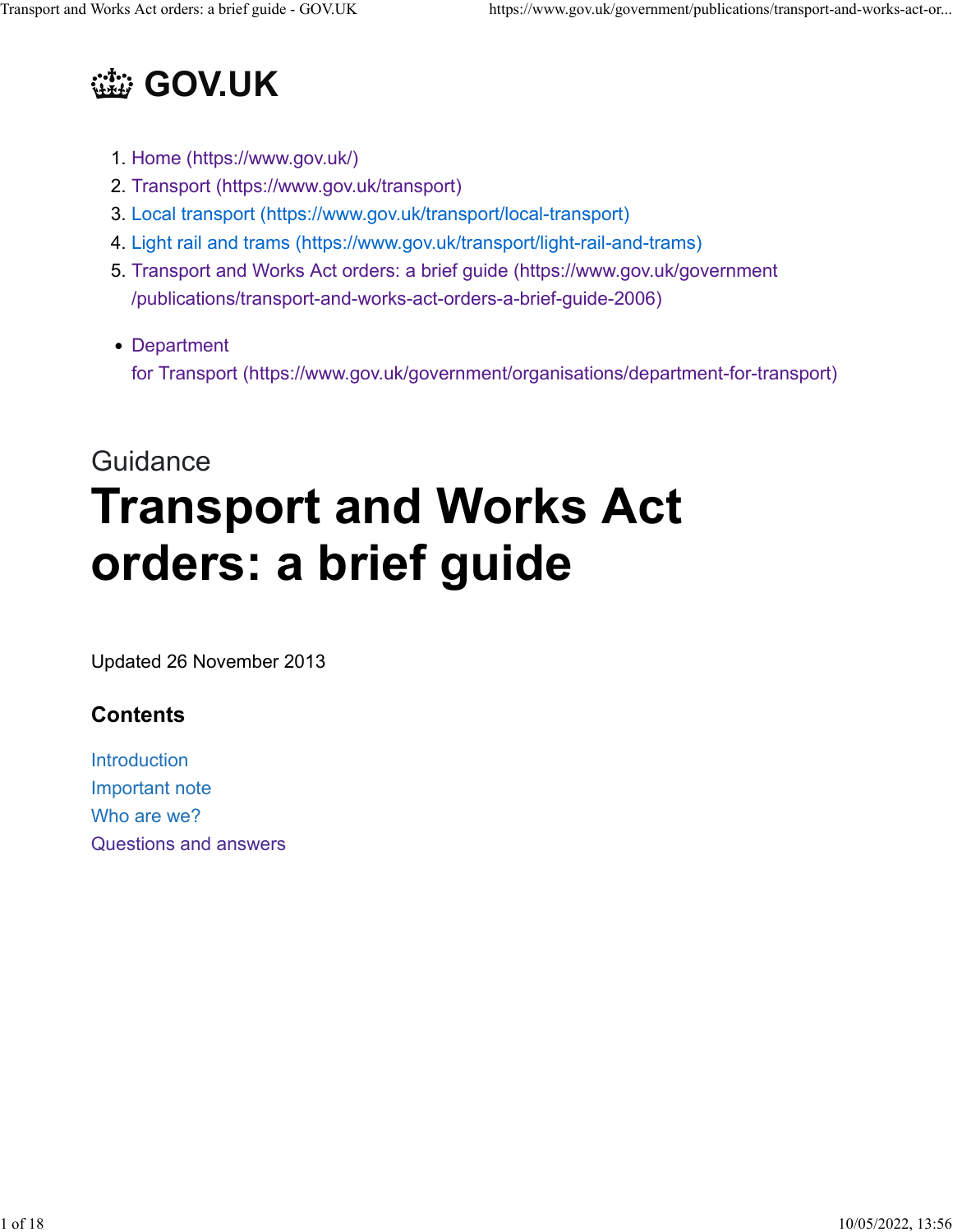

#### © Crown copyright 2013

This publication is licensed under the terms of the Open Government Licence v3.0 except where otherwise stated. To view this licence, visit [nationalarchives.gov.uk/doc/open-government-licence](https://www.nationalarchives.gov.uk/doc/open-government-licence/version/3) [/version/3](https://www.nationalarchives.gov.uk/doc/open-government-licence/version/3) or write to the Information Policy Team, The National Archives, Kew, London TW9 4DU, or email: [psi@nationalarchives.gov.uk.](mailto:psi@nationalarchives.gov.uk)

Where we have identified any third party copyright information you will need to obtain permission from the copyright holders concerned.

This publication is available at https://www.gov.uk/government/publications/transport-and-worksact-orders-a-brief-guide-2006/transport-and-works-act-orders-a-brief-guide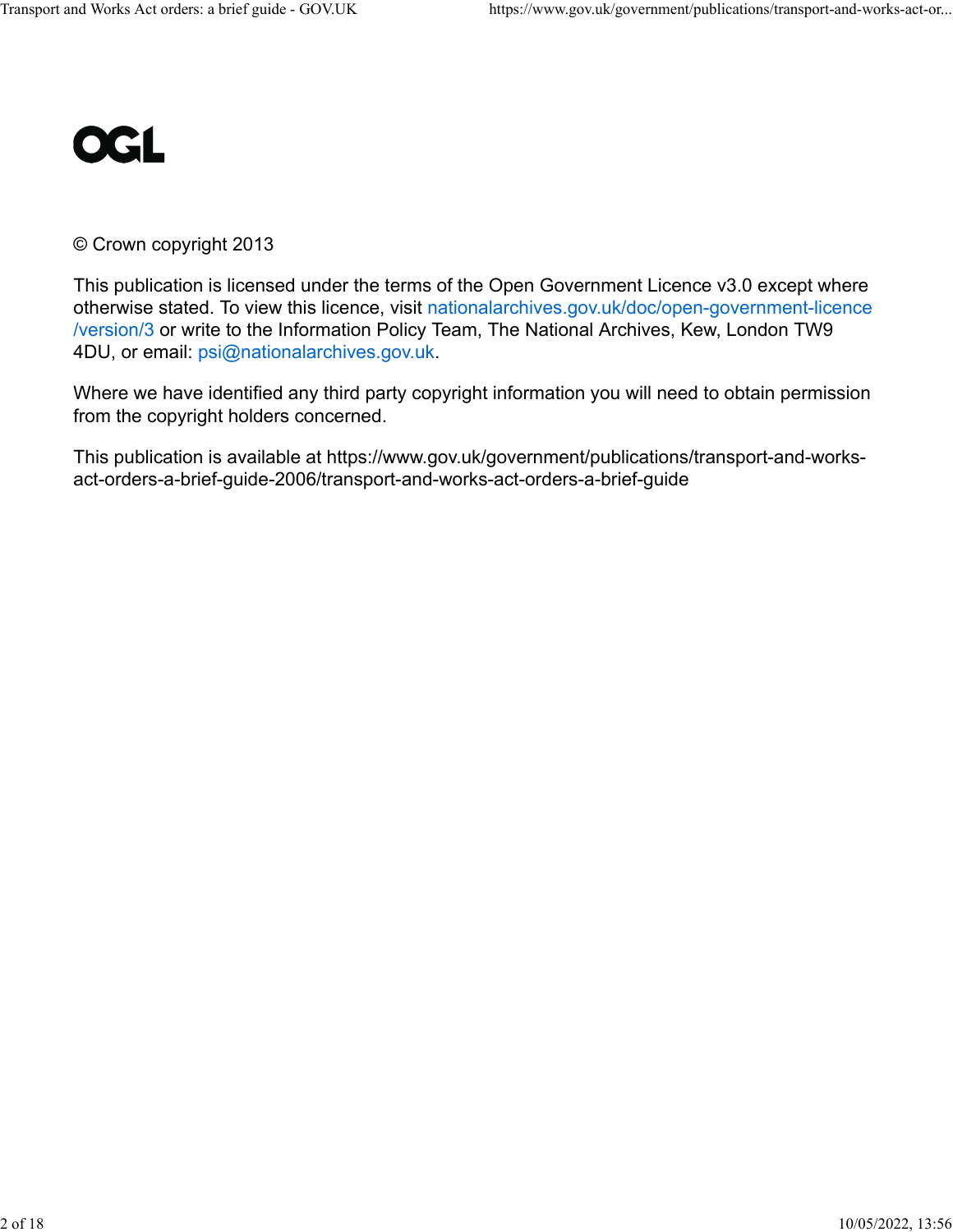# **Introduction**

An order made under the Transport and Works Act 1992 (the TWA) is the usual way of authorising a new railway or tramway scheme in England and Wales, except for nationally significant rail schemes in England which require development consent under the Planning Act 2008. Other types of scheme that can be authorised by TWA orders are described in this guide.

Applications for TWA orders are made, in England, to the relevant Secretary of State and, in Wales, to the Welsh Government. Applications are made by (or on behalf of) the promoters of the scheme. The procedure that has to be followed allows any interested person to have their say before the Secretary of State or the Welsh Government take their decision.

The kinds of scheme that may be authorised by a TWA order can have a very important role to play in improving the country's infrastructure. Better public transport services, for example, can help reduce traffic congestion, help people get to their destination more quickly, and generally give people a better quality of life.

But schemes that are sent for approval under the TWA can also give rise to objections from people whose property or business is affected, or who may be concerned about the effect on the local environment. The purpose of the procedure is to allow the Secretary of State, or the Welsh Government, to come to an informed view on whether it is in the public interest to make the TWA order.

The Secretary of State or the Welsh Government consider each application carefully and without bias. They make decisions only after considering all the comments made — sometimes through a public inquiry. They can make TWA orders (with or without amendments) or they can reject them.

This guide takes you through the TWA procedure, by using questions and answers. We have written it mainly for the benefit of those who want to take part in the procedure, or who are considering whether to do so.

If you need more guidance on the procedure, or an explanation of anything in the booklet, please let us know. Our [contact details](https://www.gov.uk/government/publications/transport-and-works-act-orders-a-brief-guide-2006/transport-and-works-act-orders-a-brief-guide#who-are-we) have been published later in this guidance. Please note, though, that we cannot discuss the merits of any particular case, or give any indication of what the decision might be.

## **Important note**

Although we have made every effort to make sure that this guide is accurate, it is not legally binding. If you want to take part in the TWA process, you should decide whether to get your own legal or other professional advice.

## **Who are we?**

We are the Transport Infrastructure Planning Unit (TIPU) in the Department for Transport. You can contact us at:

TIPU Department for Transport Great Minster House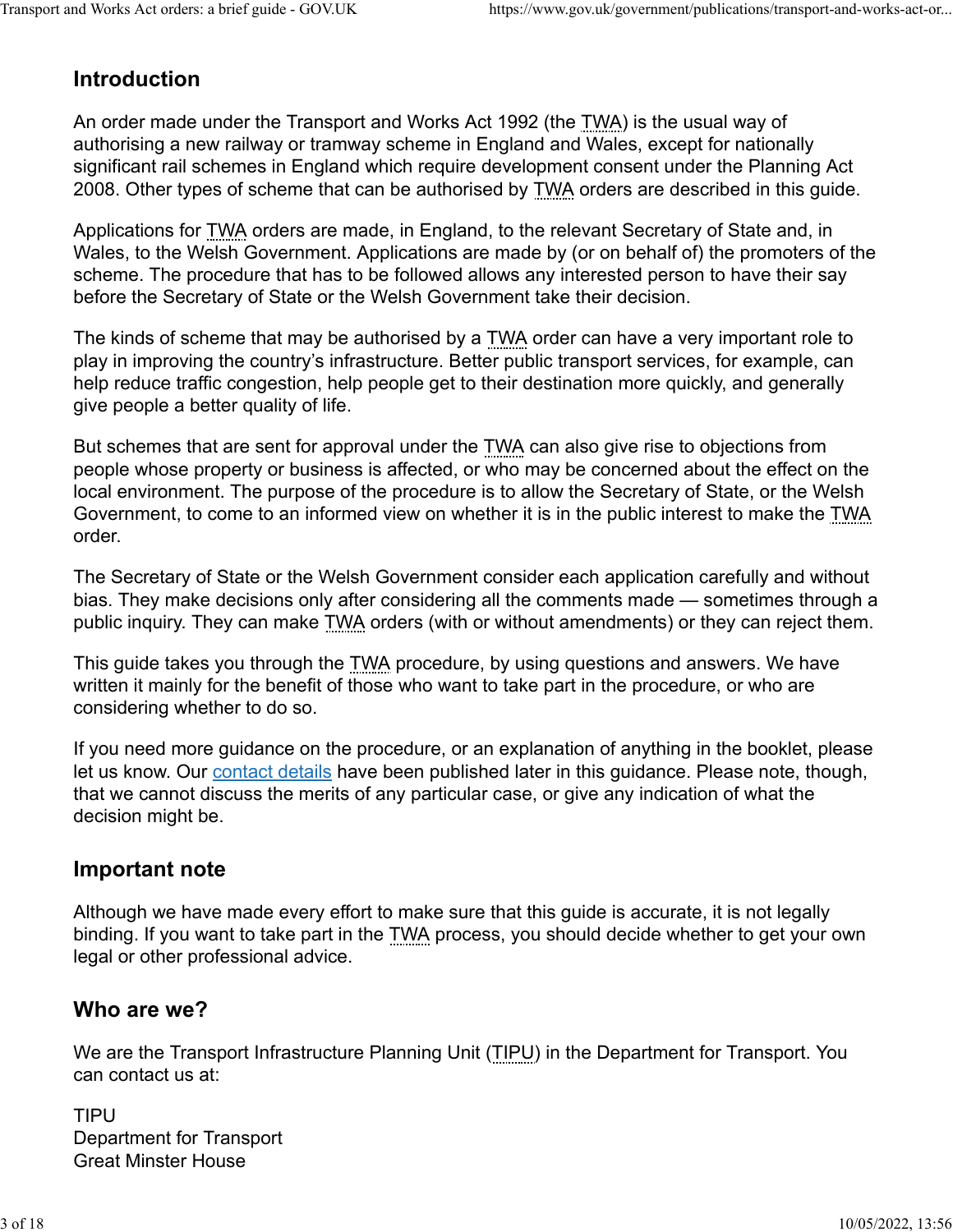33 Horseferry Road London SW1P 4DR

Telephone: 07971 145 887 or 07971 146 036 Email: [transportinfrastructure@dft.gov.uk](mailto:transportinfrastructure@dft.gov.uk) Website: [www.gov.uk/dft/twa \(https://www.gov.uk/government/collections/twa-inspector-reports-and](https://www.gov.uk/government/collections/twa-inspector-reports-and-decision-letters)[decision-letters\)](https://www.gov.uk/government/collections/twa-inspector-reports-and-decision-letters)

See [Q17](https://www.gov.uk/government/publications/transport-and-works-act-orders-a-brief-guide-2006/transport-and-works-act-orders-a-brief-guide#q17-what-is-the-role-of-the-transport-infrastructure-planning-unit) for more information about our role.

# **Questions and answers**

**Part 1 — general**

## **Q1 What is a TWA order?**

Orders under the Transport and Works Act 1992 (the TWA) can authorise guided transport schemes (see  $\mathbb{Q}$ 2) and certain other types of infrastructure project in England and Wales.

Promoters of schemes of this kind often need a range of powers to put their scheme into practice.

Under the TWA, a promoter can apply to the Secretary of State (or to the Welsh Government for schemes entirely in Wales) for an order giving those powers. The order, if made, is known as a TWA order.

The powers that can be given in a TWA order can be very wide-ranging. For example, the promoter of a new railway or tramway scheme may need compulsory powers to buy land or to close streets. A TWA order can grant these powers.

Putting the scheme into practice could affect people's enjoyment of their property and affect the environment. Because of this, applications for TWA orders have to follow a set procedure which allows people to give their views on the proposals.

## **Q2 What types of scheme can a TWA order cover?**

Orders under the TWA can relate to the construction or operation of the following kinds of transport system:

- railways and tramways
- externally guided buses, monorails and certain other types of guided transport
- trolley vehicle systems

TWA orders can also relate to:

- the construction or operation of an inland waterway
- certain types of works that interfere with rights of navigation in waters up to the limits of the territorial sea — these include bridges, piers, barrages, tunnels and so on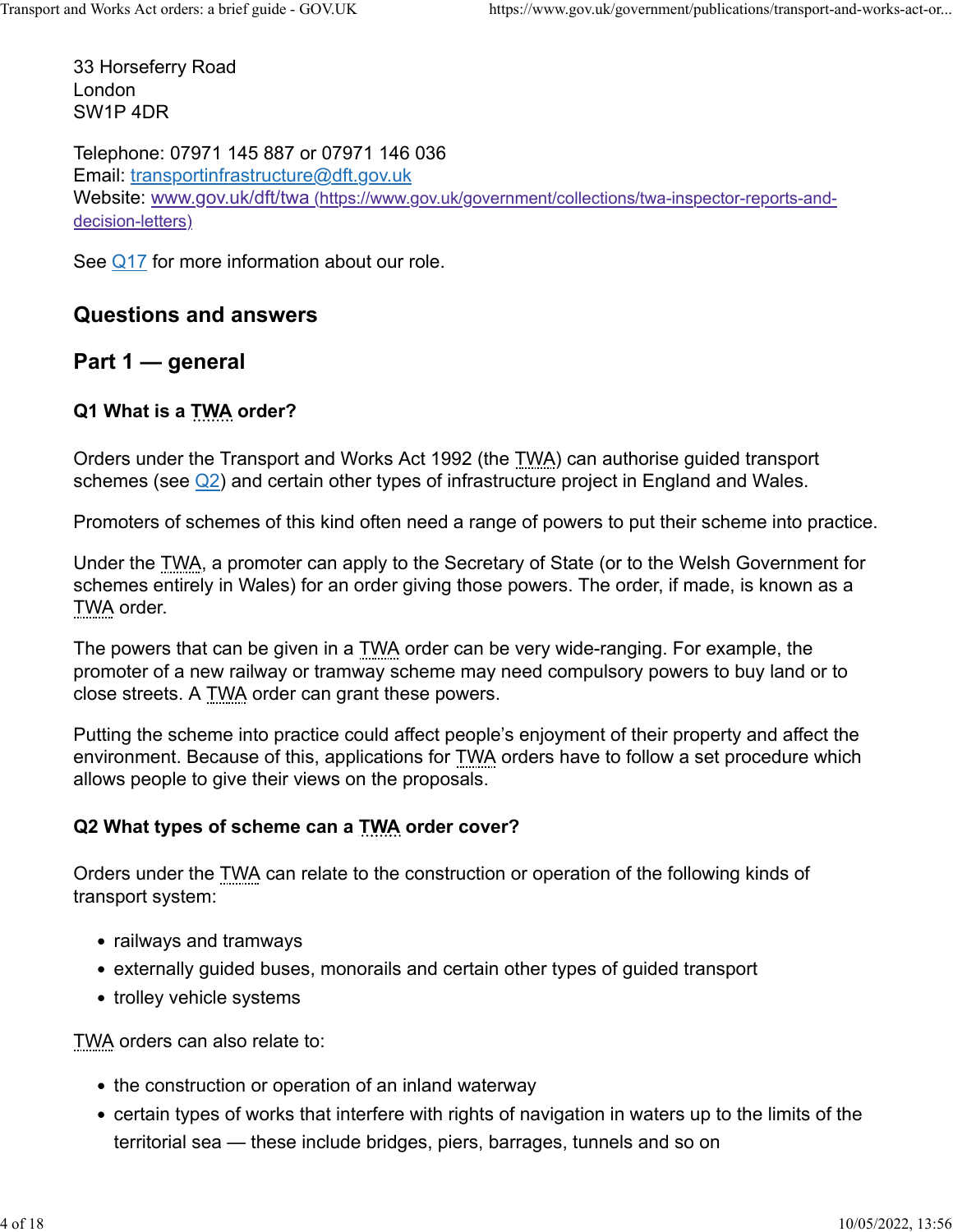Larger schemes on the national railway network in England(tracks more than 2km) are likely to qualify as 'Nationally Significant Infrastructure Projects' and require development consent under the Planning Act 2008 rather than a TWA order. For further details of the Planning Act process see:<https://infrastructure.planninginspectorate.gov.uk/> [\(https://infrastructure.planninginspectorate.gov.uk/\)](https://infrastructure.planninginspectorate.gov.uk/)

# **Q3 Who can apply for a TWA order?**

The TWA does not limit who can apply for an order. This can be private companies and public authorities.

Typical TWA order applicants are passenger transport executives, London Underground, local authorities, private operators of heritage and leisure railways, and private companies wanting to develop guided transport schemes or works that interfere with navigation rights.

# **Q4 Who decides whether or not to make a TWA order ?**

In England it is the relevant Secretary of State who decides whether or not to make an order. For example, if the scheme is for a transport purpose, this is the Secretary of State for Transport. Public notices, which are published before and after an application is made, say which Secretary of State will make the decision.

In Wales, the Welsh Government decides whether or not to make TWA orders. References in the rest of this guide to 'the Secretary of State' include the Welsh Government.

# **Q5 What can a TWA order allow a promoter to do?**

The kinds of matters that can be authorised by a TWA order include:

- powers to construct, alter, maintain and operate a transport system or inland waterway
- powers to carry out and use works that interfere with navigation rights
- compulsory powers to buy land
- the right to use land (for example, for access or for a work site)
- amendments to, or exclusion of, other legislation
- the closure or alteration of roads and footpaths
- provision of temporary alternative routes
- safeguards for public service providers and others
- powers for making bylaws

These are only typical examples — it is not a full list. The powers applied for must be relevant to the scheme. They may relate to matters that are necessary to support the scheme — for example, providing a park-and-ride site in connection with a new tramway or guided bus scheme.

# **Q6 Does the TWA order include planning permission?**

A TWA order does not in itself grant planning permission. But the organisation applying for the order can ask the Secretary of State to grant planning permission for any development described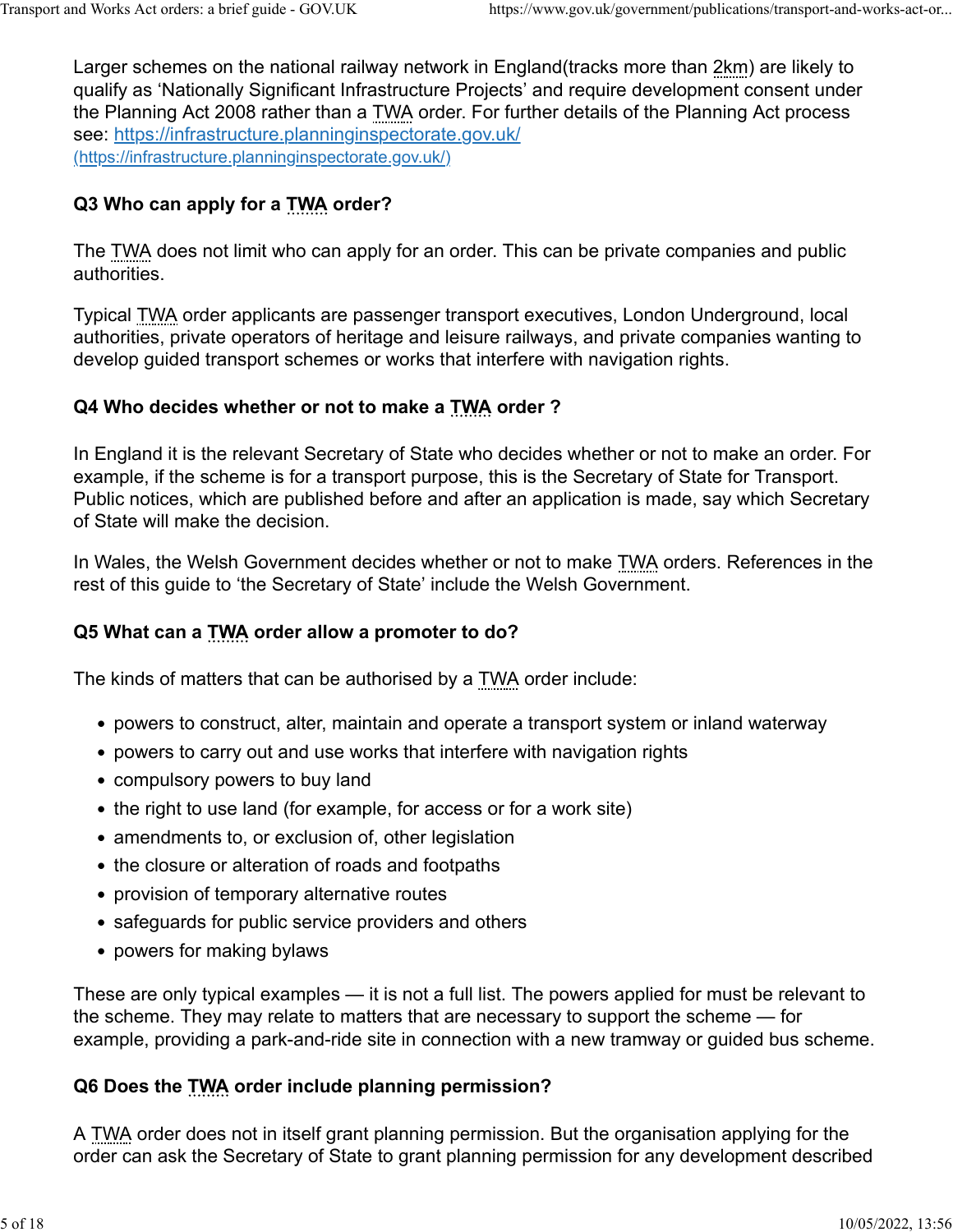in the order.

The Secretary of State would only grant planning permission if he or she decided to make the TWA order. He or she would do so at the same time as the order was made, and may attach conditions to it. On the other hand, the organisation applying for a TWA order may apply for planning permission, separately, to the local planning authority (usually the district or unitary council).

Planning permission may not be needed for some kinds of work, such as replacing railway and tramway track on an existing transport system.

#### **Q7 What about listed building consent and other consents?**

Sometimes a scheme requires a listed building consent or a conservation area consent or another type of consent in addition to a TWA order. In that case, the organisation applying for the TWA order usually applies for these consents at the same time as they apply for the order.

Where the different (but related) applications require decisions from different Secretaries of State, the government departments involved liaise to make sure the whole process is co-ordinated.

#### **Q8 What is involved in a TWA order application?**

Applications for TWA orders, and objections to them, must follow the Transport and Works (Applications and Objections Procedure) (England and Wales) Rules 2006. You can view the rules online at [www.legislation.gov.uk \(http://www.legislation.gov.uk\).](http://www.legislation.gov.uk/)

The rules specify the documents which must be sent with an application. These vary according to the type of order being applied for. The typical documents needed for a proposal involving works are:

- a draft order and an explanatory memorandum
- a concise statement of the aims of the proposals
- a report summarising the consultations carried out by the applicant
- plans and cross sections
- an environmental statement
- a book of reference, including names of owners and occupiers of land to be bought compulsorily
- the estimated costs of the proposed works
- the funding arrangements

The organisation applying for the order ('the applicant') has to arrange for these documents to be available for inspection by the public, free of charge. Usually, this would be during normal office hours in the organisation's office and in local public libraries. Details are given in the notices about the scheme (see  $Q9$  below).

In addition the application documents during the objection period will be made available via a link to the website [www.gov.uk/dft/twa \(https://www.gov.uk/government/collections/twa-inspector-reports](https://www.gov.uk/government/collections/twa-inspector-reports-and-decision-letters)[and-decision-letters\).](https://www.gov.uk/government/collections/twa-inspector-reports-and-decision-letters)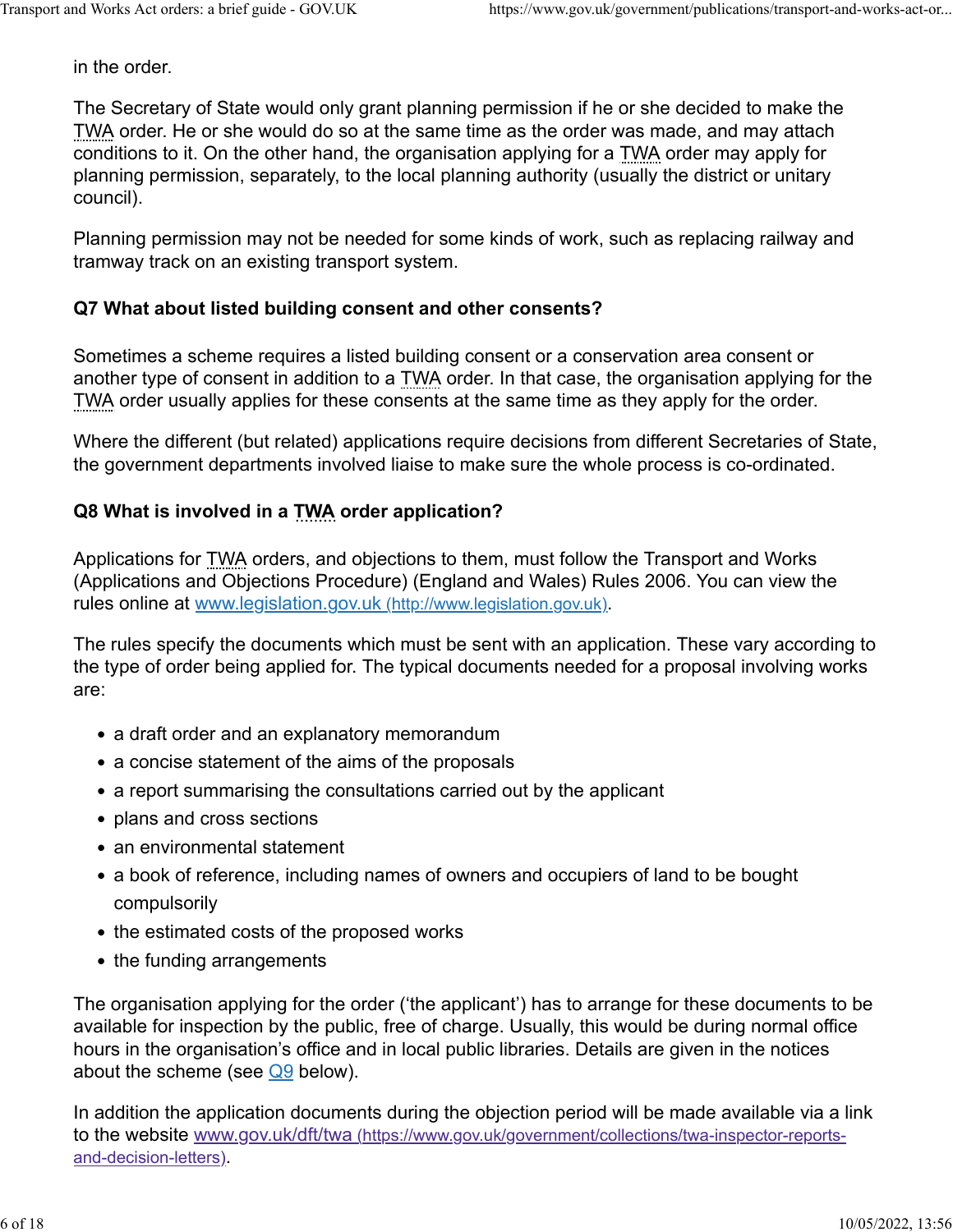## **Q9 How do I know that an organisation has applied for a TWA order?**

When an organisation applies for a TWA order, they must advertise it in local newspapers. If the scheme involves works, they must also post notices at the site and along the route of the works.

They must send a notice direct to all owners and occupiers affected by the compulsory purchase of property, and to certain other people and organisations set out in the rules.

For a scheme that is large or important, it is likely that there will be articles about it in the local press. There may also be local meetings or exhibitions.

# **Part 2 — Making your views known**

## **Q10 How can I object to a TWA order application?**

The notices of the application (see  $\overline{Q9}$ ) gives a date by which any objections, or other comments, should be sent to the Secretary of State, and will give the address and email address you should write to.

The time allowed in the notices must be at least 6 weeks from the date of the application. This is known as 'the objection period'. This period may be extended, for example to allow for a public holiday.

If you object, your objection must:

- give the reasons for your objection
- be in writing (this may include letter by post or e-mail)
- say who is making the objection;
- give a postal address to which further correspondence should be sent; and
- be received by the Secretary of State before the end of the objection period.

When objecting to a TWA order application, please write clearly — giving your name and address in block capitals if you are writing your letter by hand.

Please note that, in the interests of fairness, we must send a copy of your objection to the applicant. We may also let others have a copy if they ask for it (including any personal information contained in it). If the case goes to a public inquiry, your objection is sent to the inspector who is holding the inquiry and it is made available for inspection in a library of inquiry documents.

We write to you to let you know we have received your objection and give you a reference number. We keep details of your objection on a database, which we only use for correspondence in connection with the TWA order application.

You may send petitions against an application to the Secretary of State. They are treated as one objection made by the person or group organising the petition. Individually signed letters are accepted as individual objections.

Identical letters, signed by different people received in the same post or via the same email will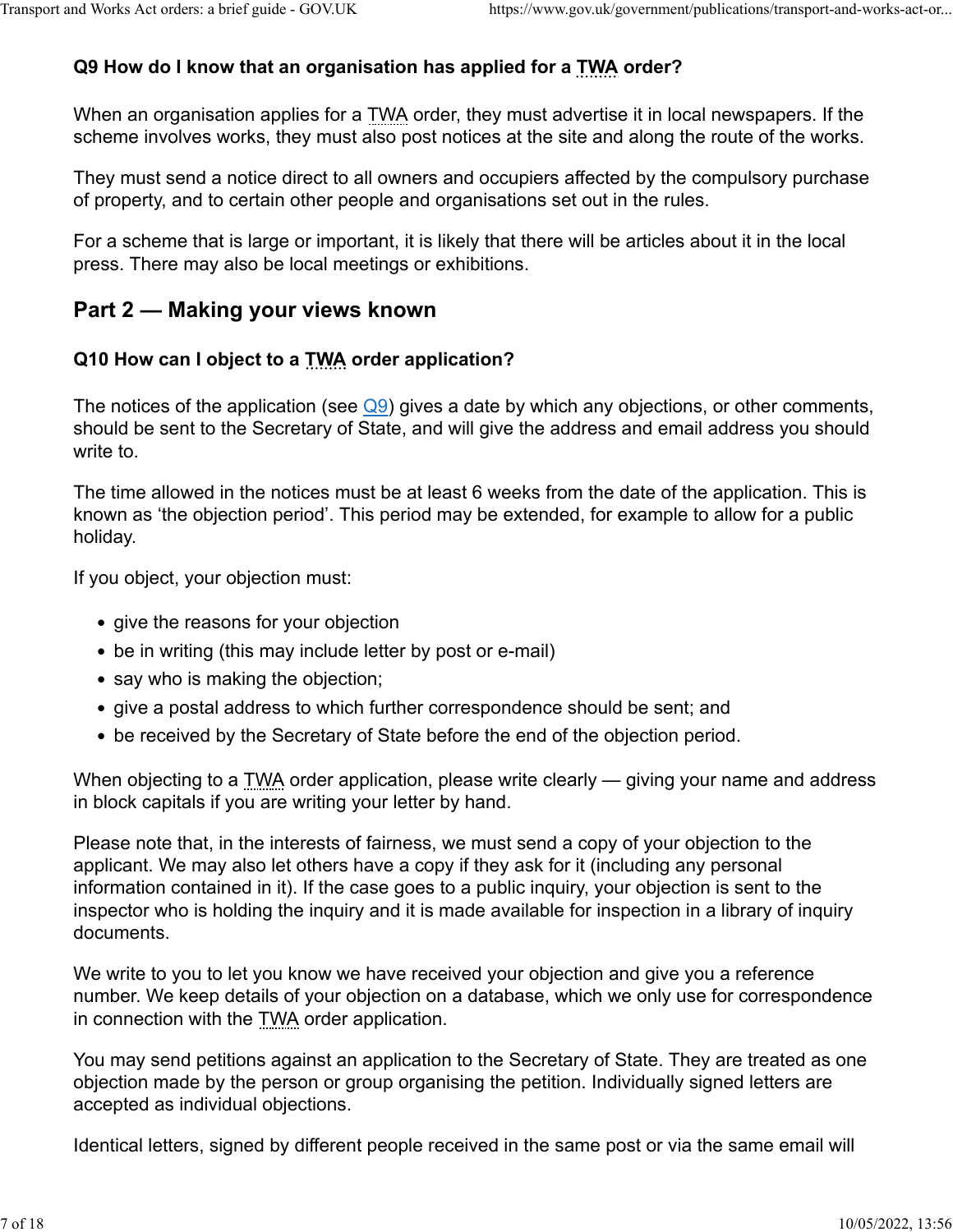be treated the same as a petition and one objection made by the person who sends in the letters or email.

Please note that TWA order applications are decided entirely on the merits of the arguments and not by comparing the numbers of objection and support letters received.

If you want to write a letter of support, please see  $\overline{Q15}$ .

#### **Q11 What are statutory time limits?**

So that the procedures are disciplined, there are time limits for the various steps that the Secretary of State and everyone else involved have to follow. These are set out in the Applications and Objections Procedure Rules and — if a public local inquiry is held — in the The Transport and Works (Inquiries Procedure) Rules 2004. You can view these rules online at [www.legislation.gov.uk \(http://www.legislation.gov.uk\).](http://www.legislation.gov.uk/)

The main time limits are set out in the answers in this guide. The Secretary of State can extend the deadlines if he or she considers this necessary, in which case we inform all those with an interest.

#### **Q12 Who is a statutory objector?**

A 'statutory objector' is normally someone whose land, or rights in land, may be bought compulsorily under the TWA order, and who makes an objection in line with the rules. This could be an owner, a lessee, an occupier or a tenant of the land (or any building on it).

Any local authority for the area in which any works would be carried out would also be a statutory objector if they made objections to the application.

If you are a statutory objector, the following rights apply:

- you can, if you wish, have your objection heard before a person appointed by the Secretary of State. We will ask you about this when we acknowledge your objection. However, you cannot be heard privately. If necessary the Secretary of State will arrange for either a public inquiry or a less formal (but still public) hearing
- if a public inquiry is held, whether or not you asked for one, you are entitled to speak at it
- you can require the inspector to carry out a site visit during or after an inquiry, accompanied by you or your representative and at least one representative of the applicant. Inspectors do, however, make at least one site visit as a matter of course
- if you are successful (or partly successful) in opposing the proposed compulsory purchase of your land, you are usually awarded your costs (see [Q39\)](https://www.gov.uk/government/publications/transport-and-works-act-orders-a-brief-guide-2006/transport-and-works-act-orders-a-brief-guide#q39-what-is-the-decision-stage)

#### **Q13 What if my objection is late?**

The Secretary of State may be prepared to accept an objection which is made after the end of the objection period. But he or she would not wish to hold up the procedures because of that, and you might miss out on some of the guidance given at different stages of the procedures. You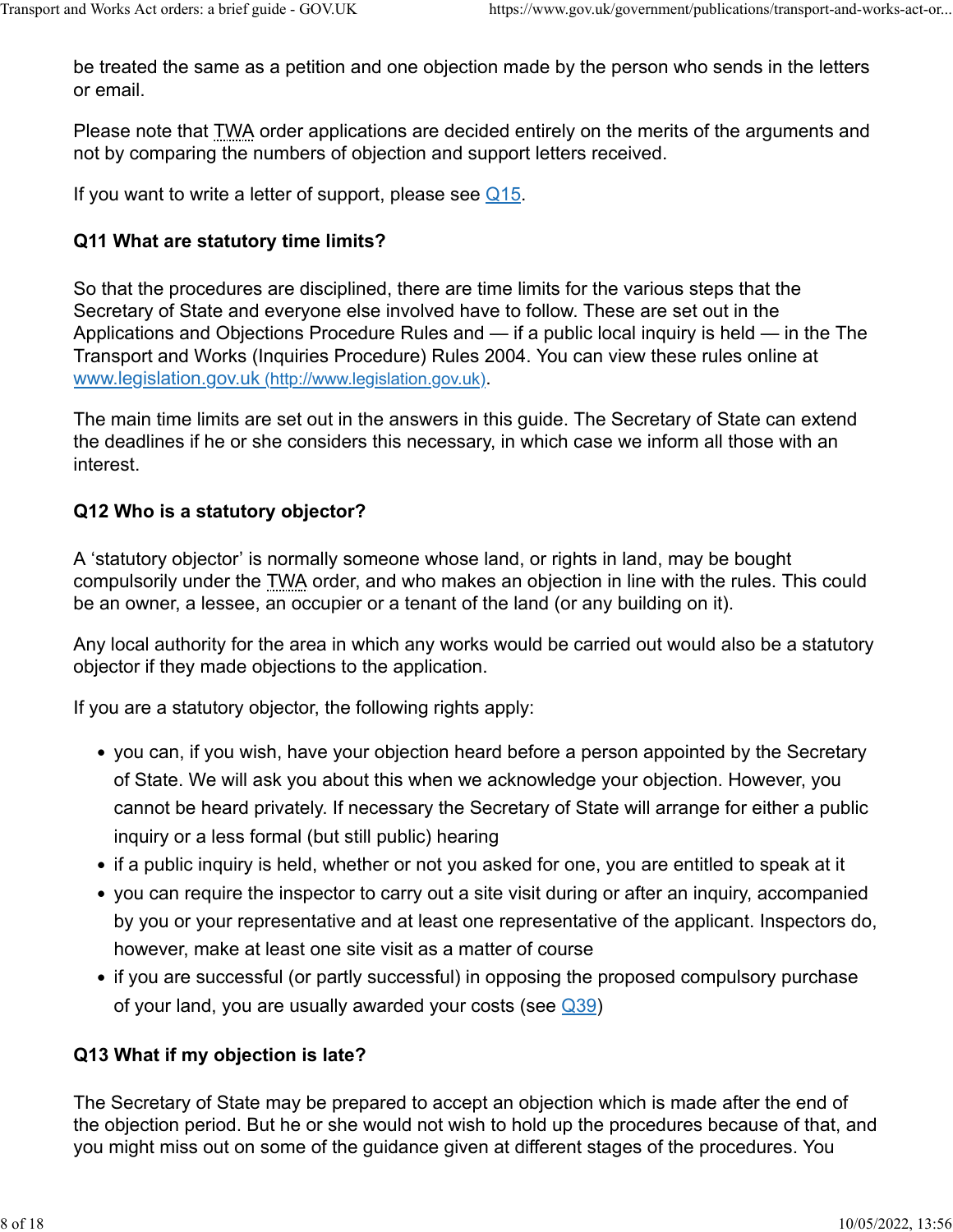could also lose out on some of the benefits of being a 'statutory objector'.

So you are advised to make any objection within the objection period — both in your own interests and in fairness to the other people involved.

#### **Q14 What can I achieve by objecting?**

All objections and other comments are carefully considered before a decision is taken on a TWA order. The outcome is certainly not a foregone conclusion. In the past, orders have been rejected or amended, or have had conditions attached to a related planning permission, as a result of objections.

#### **Q15 How can I support an order application?**

You can support a TWA order application in exactly the same way as you can object to it — see the answer to  $Q10$ . You should provide the same information, and in the same way, as is set out in that answer.

As long as you meet those requirements, your letter will be considered as part of the TWA process. A copy is sent to the applicant, and may be disclosed to others.

#### **Q16 What if I support a scheme, but object to part of it?**

It is not uncommon for people to support a scheme generally, but to object to a part of it which affects their own interests. In that case, their letter is treated as an objection.

Occasionally, comments are expressed in a neutral way — perhaps raising a query on the effect of part of an order, or making a number of points which do not seem to support or oppose an order. These letters would be considered as part of the application process in the same way as any objection and support letters.

## **Q17 What is the role of the Transport Infrastructure Planning Unit?**

We receive objections and other letters on behalf of the Secretary of State for Transport, and carry out the subsequent procedures on his or her behalf. We also sometimes process applications for schemes in Wales, on behalf of the Welsh Government — although the eventual decision in these cases rests with the Welsh Government.

We are unbiased and so are neutral when we deal with the TWA order applicant, objectors and supporters. We aim to make sure that the procedures are carried out fairly and properly.

We will be glad to offer guidance on the procedures, but we cannot discuss the merits of a case.

## **Part 3 — The next steps**

#### **Q18 What happens after the end of the objection period?**

If there is no opposition to the application, the Secretary of State can proceed to give his or her decision.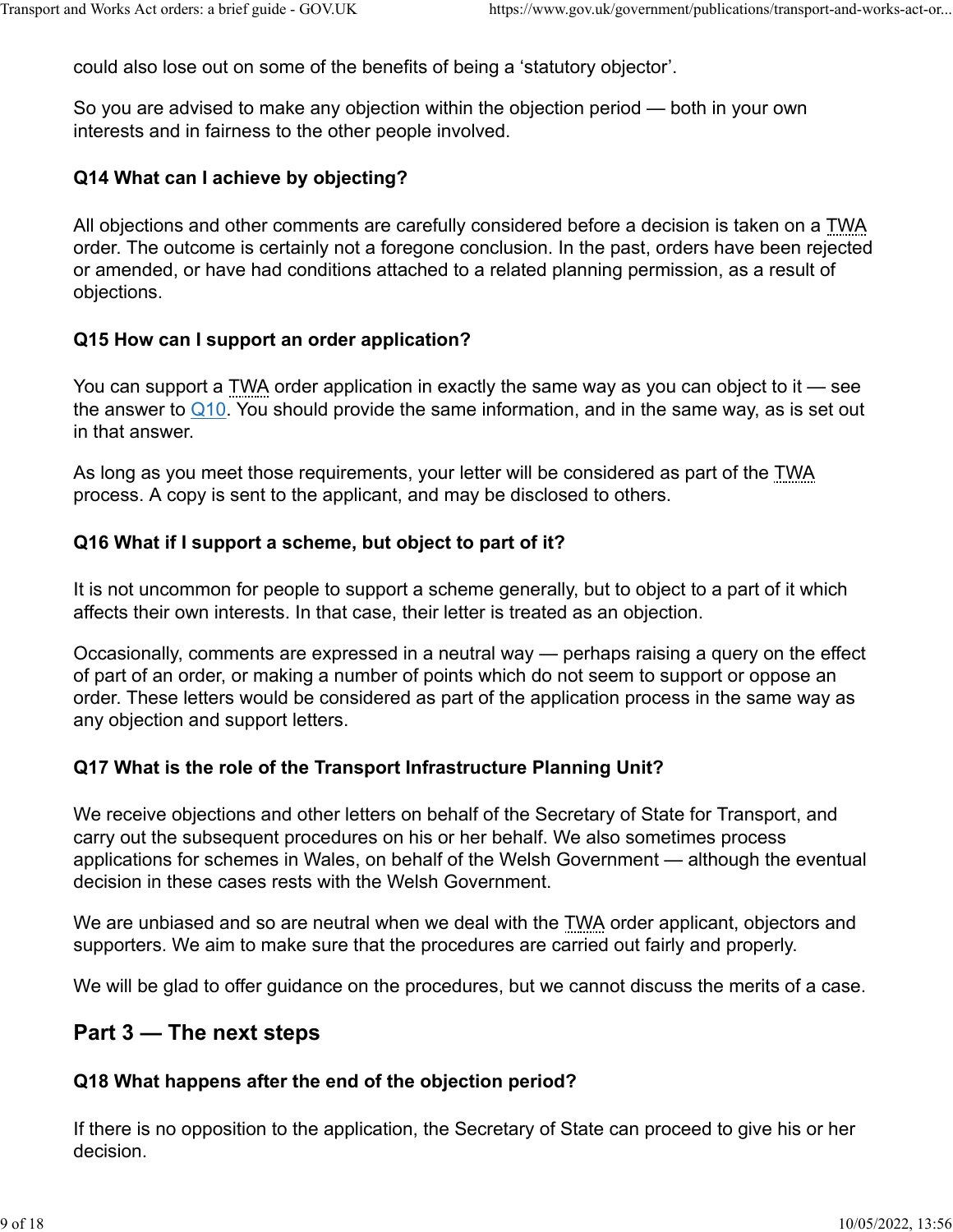If an application has opposition, the Secretary of State must decide, within 28 days of the end of the objection period, whether to hold a public inquiry or a hearing, or whether to carry out 'exchanges of written representations' between everyone involved. These different procedures are explained in more detail in this guidance.

The Secretary of State may decide to extend that 28-day period if there is good reason to do so. For example, applicants sometimes ask to be given more time to negotiate with objectors, to see if they can persuade them to withdraw their objection (which might affect the choice of procedure).

If there are many objections, or the case raises complicated issues, the Secretary of State is likely to arrange for a public inquiry to be held by an inspector. A public inquiry is also likely to be held where a statutory objector exercises their right to be heard because they oppose compulsory purchase.

A hearing is a less formal alternative to a public inquiry. It is more like a round-the-table discussion (see [Q20\)](https://www.gov.uk/government/publications/transport-and-works-act-orders-a-brief-guide-2006/transport-and-works-act-orders-a-brief-guide#q20-what-is-a-hearing).

If there are not many objectors, if no statutory objector wants to be heard, and if the case does not appear to raise complicated issues, the Secretary of State carries out exchanges of written representations (see [Q21\)](https://www.gov.uk/government/publications/transport-and-works-act-orders-a-brief-guide-2006/transport-and-works-act-orders-a-brief-guide#q21-what-are-written-representations).

Once the Secretary of State has decided which procedure to follow, we write and tell the applicant, the objectors and any other people who have made comments.

If an inquiry or hearing is to be held, the applicant advertises the date, time and venue in local newspapers.

#### **Q19 What is a public inquiry?**

A public inquiry, before an inspector, is a way of allowing everyone involved to present their cases orally, and to test the arguments of other people, within a structured framework.

Some people, like the applicant and statutory objectors, are entitled to give evidence and to cross-examine other people. Anyone else can do so with the inspector's permission. It is normal practice for inspectors to allow anyone to speak who has something relevant to say.

The procedures before and during the inquiry are explained further in **Part 4.** The pre-inquiry procedures are designed to make sure that everybody can exchange as much information as possible before the inquiry opens. This allows the inquiry to focus on the main issues in dispute.

Inquiries are held at a suitable local venue, although with schemes affecting a very wide area it might be necessary to hold the inquiry at several venues. Alternatively, inquiries could take place virtually where considered appropriate. The Secretary of State considers that the method by which public inquiries are conducted (within the requisite requirements and procedures governing their conduct) is a matter for the Planning Inspectorate. Inspectors will take decisions about whether and how virtual hearings should proceed and will consider the practical measures needed to ensure fair participation.

#### **Q20 What is a hearing?**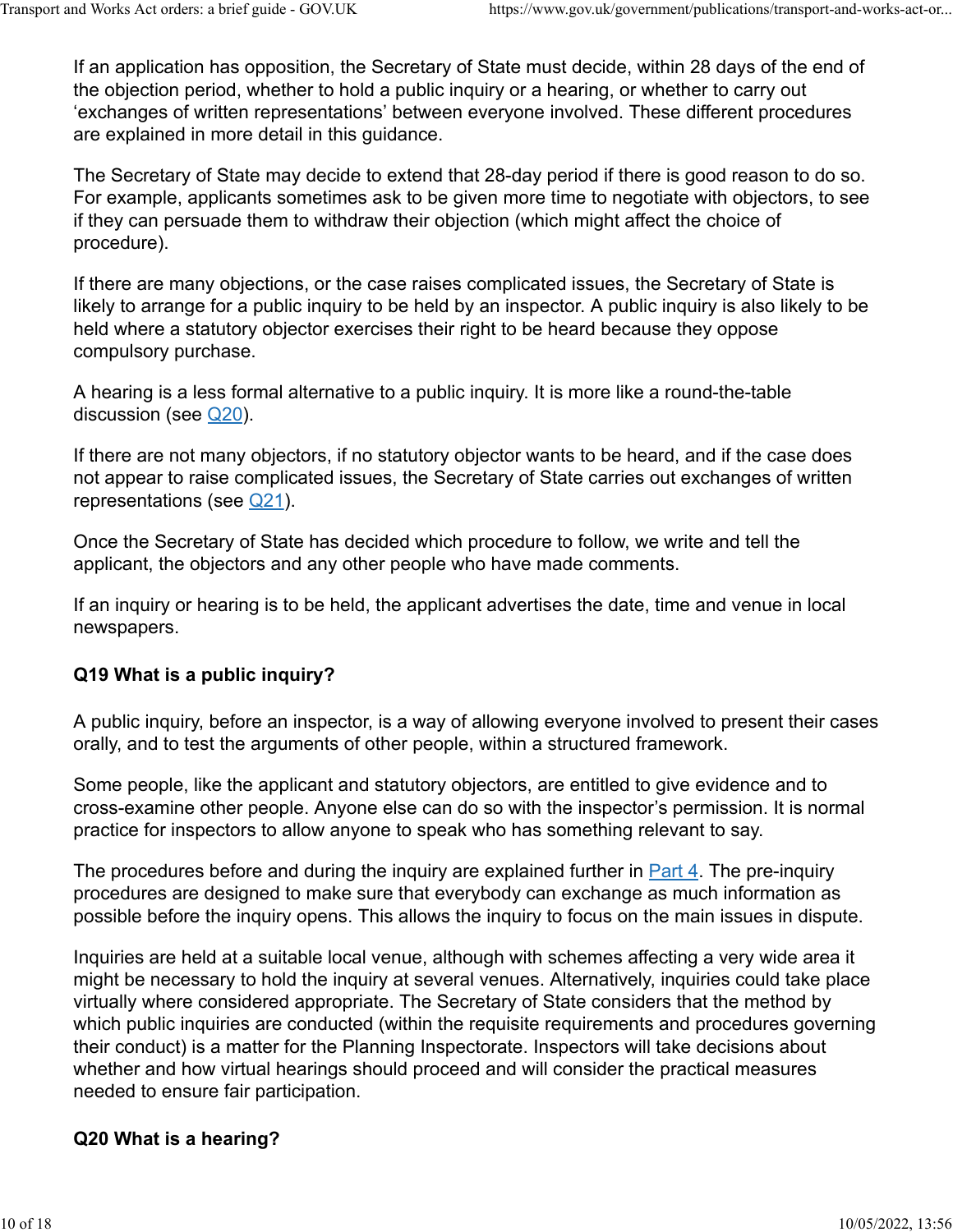The Secretary of State may arrange a hearing instead of an inquiry. Hearings are still held in public but they are usually like a round-the-table discussion, led by the inspector. They should allow everybody to present their case in a more relaxed and less formal atmosphere than at an inquiry. As with an inquiry, the inspector would provide a report afterwards to the Secretary of State, giving recommendations.

However, a hearing is unlikely to be suitable where there are many people involved, or where there are complicated technical issues involved which are likely to need testing by crossexamination.

As there are likely to be very few TWA cases that a hearing will be suitable for, this guide does not provide detailed guidance on the procedure. Should it be decided to hold a hearing, we would write to everybody involved to let them know about the procedure.

## **Q21 What are written representations?**

If there are relatively few objections, and no statutory objector wishes to use their right to be heard, the Secretary of State may deal with the application on the basis of written submissions alone. The applicant and objectors are each invited in turn to comment in writing on the other's arguments. This usually provides a quicker route to a decision and is less costly and timeconsuming for everyone involved.

We inform everyone involved that we are processing the case in this way, and ask the applicant to provide comments on each objection within 28 days. We then send the applicant's comments to the objectors, who have 21 days to provide any further comments. If the objectors have no further comments to make, the Secretary of State may proceed to decide the application.

If any objector provides further comments, the applicant is given a further opportunity to respond. If the applicant does not want to add anything else, the procedure then closes (unless the Secretary of State requires further information). If, however, the applicant raises any new matters, we would send these to the objectors, setting a deadline for further comment.

The Secretary of State will not want the process to last any longer than necessary by carrying out endless exchanges. Please note that any comments received outside the specified time limits may be disregarded.

## **Q22 Is use of e-mail permitted?**

When sending letters and other documents under the procedure rules, you can do this by e-mail or other electronic means — provided that the person receiving the document consents to this. Likewise, if the applicant wishes to send you a document electronically, they must first obtain your consent.

If you agree to receive a document electronically, but when you receive it you find it unsuitable (for example, you have difficulty reading or printing it) you can, within 7 days, ask to be sent a paper copy.

For our part, we are content to receive letters by e-mail, as this helps to save time and expense. But if you wish to send a longer document to us by e-mail, or other electronic means. you should check with us first.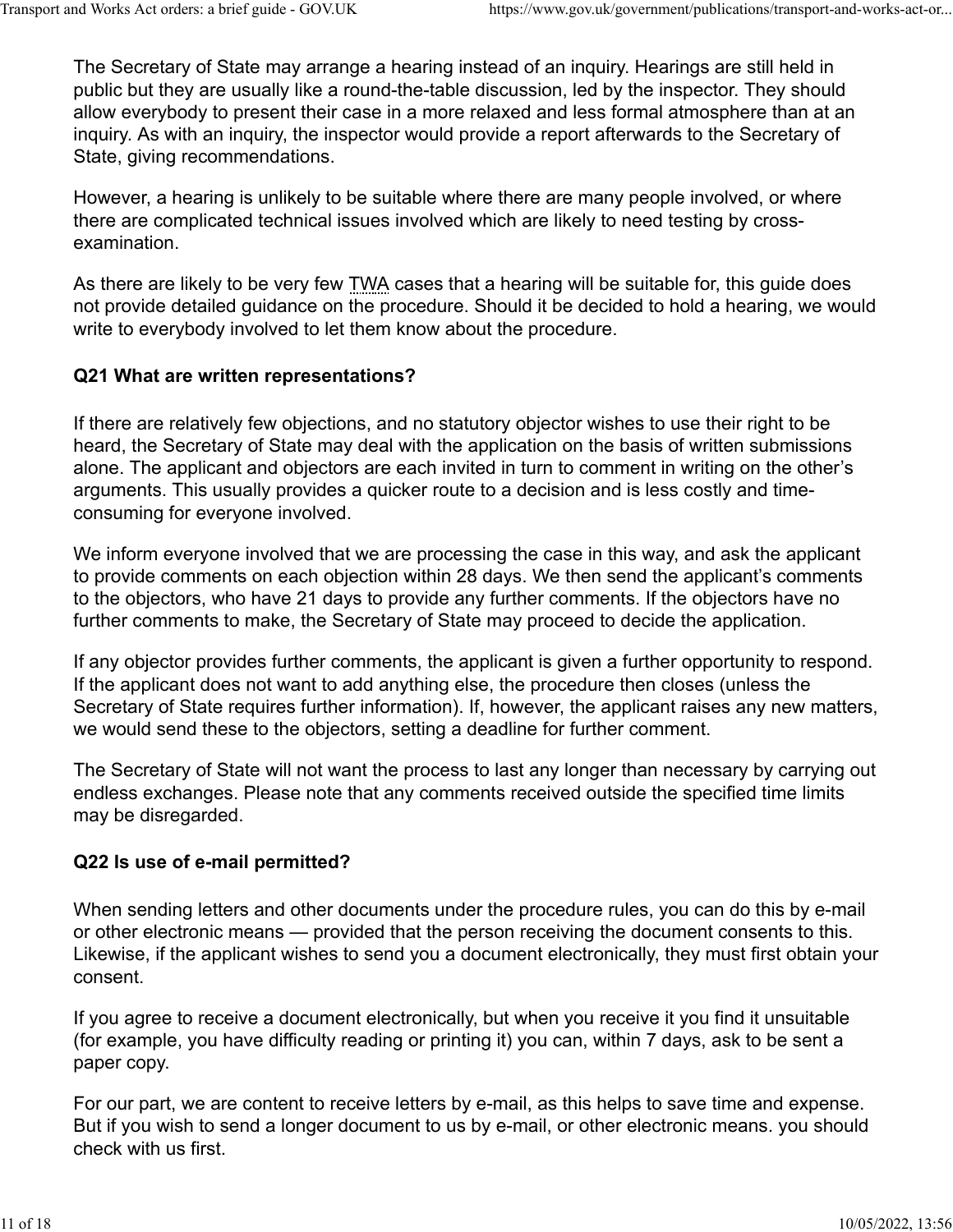# **Part 4 — Public inquiries**

## **Q23 How do I appear at a public inquiry?**

When we acknowledge your objection or comment, we ask if you would like to appear (that is, present oral evidence) at an inquiry, if one is held.

If you tell us that you would, and an inquiry is held, we ask you to provide a written statement of case (see  $\mathbb{Q}25$ ) within 6 weeks (or any longer period that the Secretary of State may allow).

If you decide later that you do not, after all, want to appear at the inquiry, you can still send more written evidence to the inspector — preferably before the inquiry opens.

#### **Q24 What is a statement of case?**

A statement of case is a written statement containing full details of the case that you want to present to the inquiry. This should include a list of any documents that you intend to refer to or give as evidence, and copies of those documents (or just relevant extracts, if the documents are long).

You must send your statement of case to us and to the applicant, who makes all statements available for inspection. You will in turn receive a copy of the applicant's statement. Anybody who is asked to provide a statement of case and who does so is entitled to appear at the inquiry. Please note that it is now common practice with TWA inquiries for documents such as statements of case (including the name and address of those who have submitted them) to be published on an inquiry website.

If you wish to comment on somebody else's statement, you can do so at any time up to 6 weeks before the inquiry opens. You should send any further comments to the Secretary of State (at the address at the end of the Introduction), to the applicant, and to the person whose statement you are commenting on (if that is not the applicant). Alternatively, you may make additional comments in a proof of evidence (see  $\sqrt{30}$ ) or at the inquiry itself.

The purpose of this pre-inquiry exchange of statements of case is to allow everybody to familiarise themselves with the other side's arguments so that everybody is well prepared for the inquiry. This helps to make best use of time at the inquiry, which can then focus on the matters that are really in dispute.

If you consider that you have already set out your case in full in your objection letter, you could ask for your objection letter to be treated as your statement of case. But please bear in mind that the fuller the statements of case are, the more this helps the inquiry. There is nothing to be gained from deliberately withholding arguments or evidence until the inquiry opens.

## **Q25 Does the inquiry deal with planning issues?**

If the TWA order application comes with a request for planning permission (see  $\mathbb{Q}_6$ ), this is considered at the same public inquiry.

The inspector will wish to hear evidence about the planning merits of the scheme and about any conditions that should be set. His or her report will include conclusions and recommendations on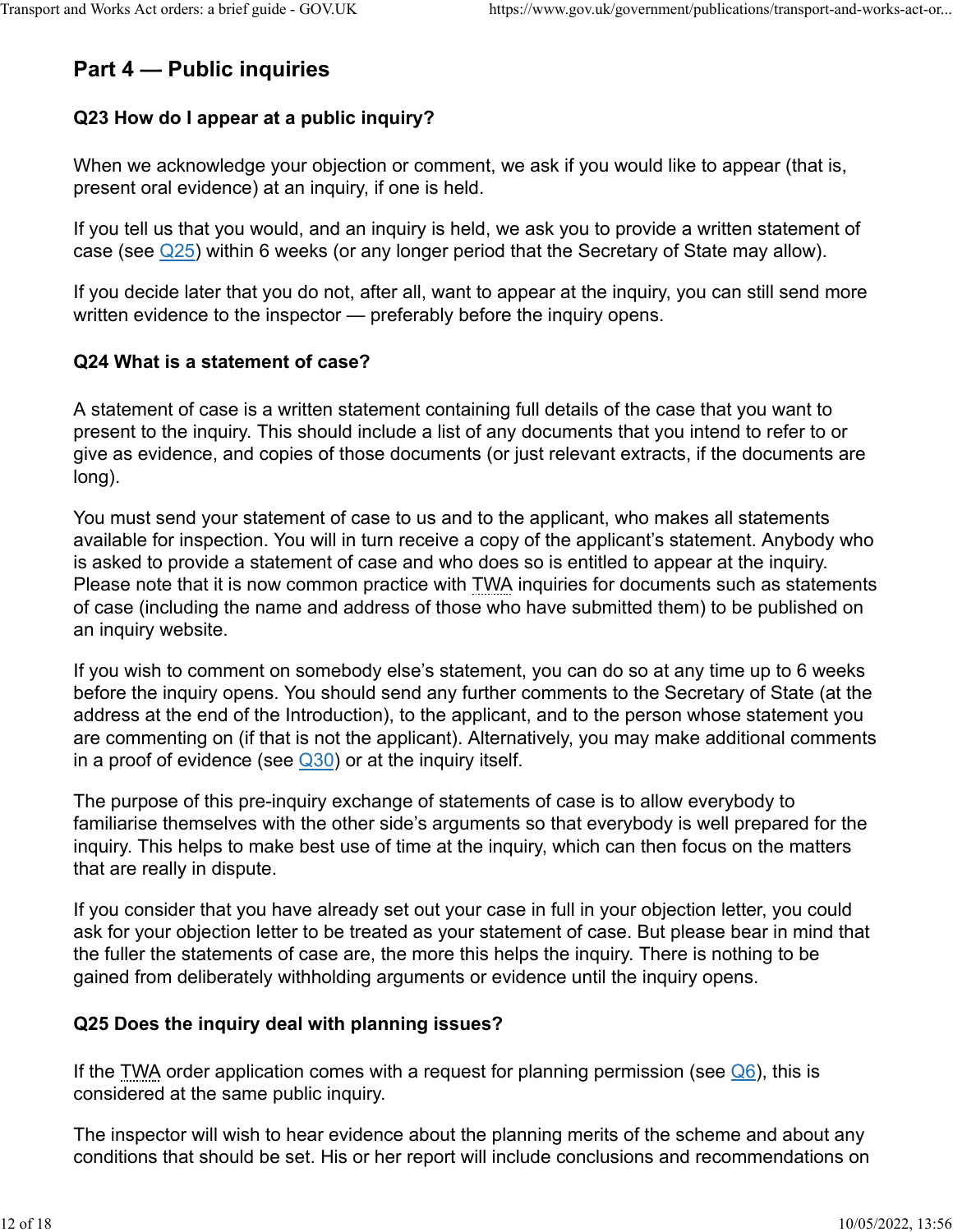whether or not planning permission should be given, and on what conditions should be set if permission is given.

## **Q26 What about listed building consent and other consents?**

The inquiry may also consider any other related applications, such as an application for listed building consent or conservation area consent.

An assessor may be appointed to advise the inspector about these consents at the inquiry. If so, the assessor may ask questions at the inquiry and write a report to the inspector afterwards on whether or not the consents should be given.

## **Q27 What is a pre-inquiry meeting?**

Where a TWA inquiry is likely to run for some time, the inspector will probably wish to hold a preinquiry meeting. This is usually held at the same venue as the inquiry or can be held virtually (if appropriate), and normally takes place about a couple of months before the inquiry opens, although this can vary.

The meeting is mainly to discuss the practical arrangements for the inquiry and to set an inquiry programme. There can be no discussion at the meeting of the merits of the application or of any related consents.

Anyone who intends to appear at the public inquiry is invited to attend this meeting, and they will find it helpful to do so. It also helps the inspector to plan the inquiry if he or she knows who wants to speak about which issues, whether they will call witnesses, how long their evidence may take and so on. The inquiry programme officer (see  $\mathbb{Q}29$ ) circulates an agenda for the pre-inquiry meeting beforehand.

## **Q28 Who is the programme officer?**

For other than very short inquiries, a programme officer is usually appointed to help the inspector in preparing for the inquiry, including recording and sending out inquiry documents, and to assist the inspector at the inquiry itself.

The programme officer, once appointed, works for the inspector, and is therefore required to act neutrally.

## **Q29 What is a statement of matters?**

Before the inquiry, the Secretary of State provides a list of the issues that he or she particularly wants to be informed about in order to come to a decision. This is to help the inquiry focus on the key issues and is known as a 'statement of matters'.

The inspector is expected to make sure that these matters are examined and reported on. But this does not prevent the inspector from hearing evidence on any other matters that he or she considers relevant.

We send the statement of matters to those who want to appear at the inquiry and to all statutory objectors. If you do not receive a copy, you can get one from us or from the inquiry programme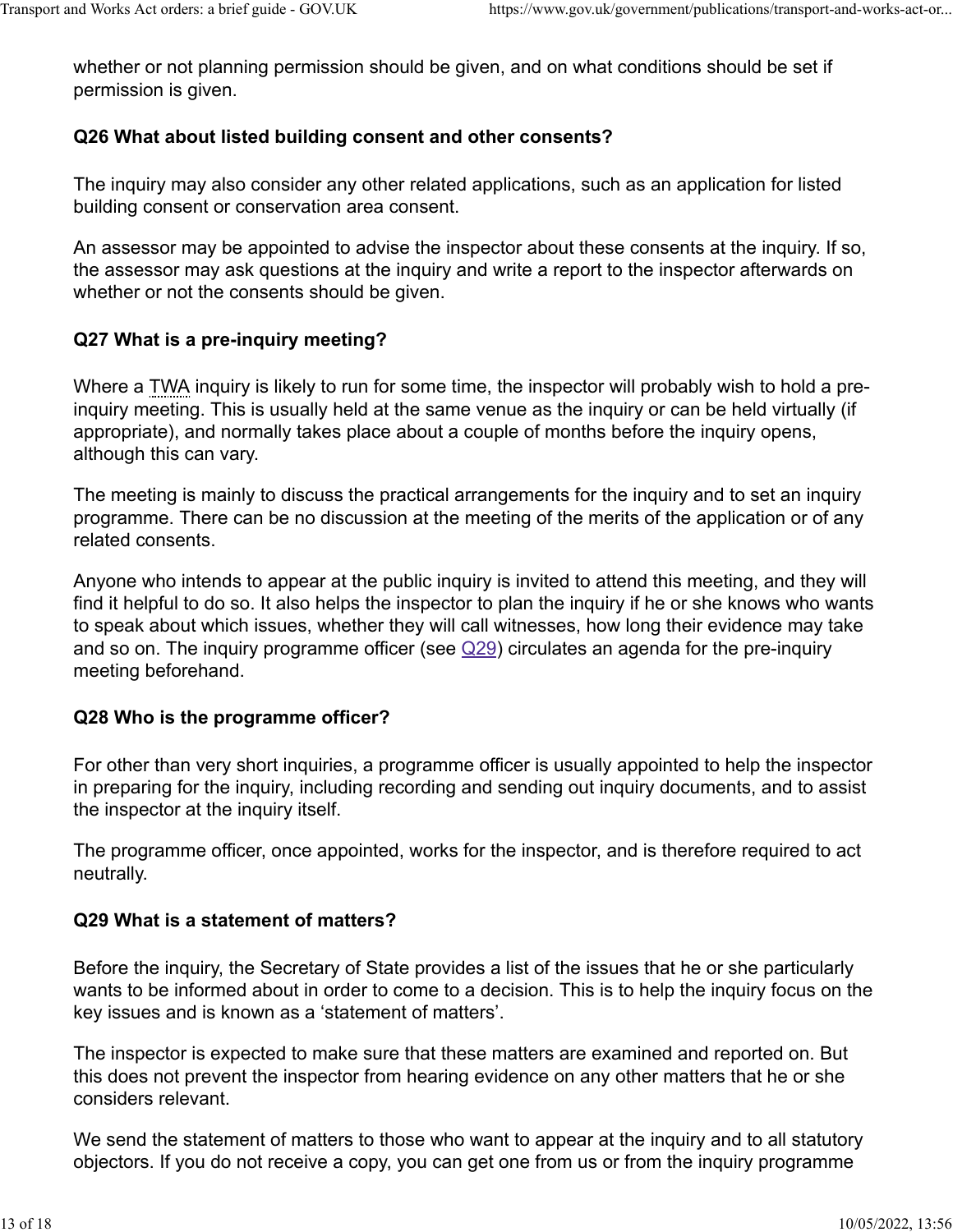officer.

#### **Q30 What are proofs of evidence?**

Often, people who plan to speak at an inquiry wish to read from a prepared statement — known as a 'proof of evidence'. Unlike a statement of case, this sets out word-for-word what somebody plans to say. If you intend to produce a proof of evidence, you must send it to the inspector and to the applicant no later than 4 weeks before the inquiry opens (or any later date that the inspector may specify).

If your proof of evidence is longer than 1,500 words, you must send with it a written summary. You must also enclose a copy of any documents you have mentioned in it (or relevant extracts) unless these have already been supplied with your, or somebody else's, statement of case (see [Q25\)](https://www.gov.uk/government/publications/transport-and-works-act-orders-a-brief-guide-2006/transport-and-works-act-orders-a-brief-guide#q25-does-the-inquiry-deal-with-planning-issues).

Arrangements for sending in proofs of evidence are usually discussed at the pre-inquiry meeting.

The applicant must make all proofs of evidence and summaries available for inspection. Applicants are also required to send a copy of their proof of evidence and summary to any statutory objector and to anyone else who has provided a statement of case.

The reason for this arrangement is to save time at the inquiry. It means that people who had previously planned to read out a long prepared statement need only read out a summary of it (you can only read out the summary unless the inspector allows otherwise).

However, since the full proofs of evidence are available for inspection before and during the inquiry, they are treated as though they have been given in evidence, and questions may be asked on them. In this way, nobody is disadvantaged.

#### **Q31 What happens at a public inquiry?**

The procedure to be followed at the inquiry is largely for the inspector to decide. The inspector will want to make sure the inquiry is run efficiently and effectively, and that those who want to present evidence are given a fair opportunity to have their say.

The inspector sets the order in which evidence is given and questions are asked. However, the applicant normally begins and has the final right of reply.

To make sure the inquiry runs efficiently, the inspector may refuse to allow somebody to give evidence or to cross-examine if this appears to the inspector to be irrelevant or repeating what has already been said. The inspector may also ask any person behaving in a disruptive way to leave. In either situation, the person affected may give written evidence before the inquiry closes.

The inspector has the power to adjourn (suspend) the inquiry if necessary — for example, if somebody needs time to consider some new evidence that has been presented. The inspector either announces at the inquiry when and where it will re-open, or else gives reasonable notice of these arrangements.

#### **Q32 Do I need a solicitor at the inquiry?**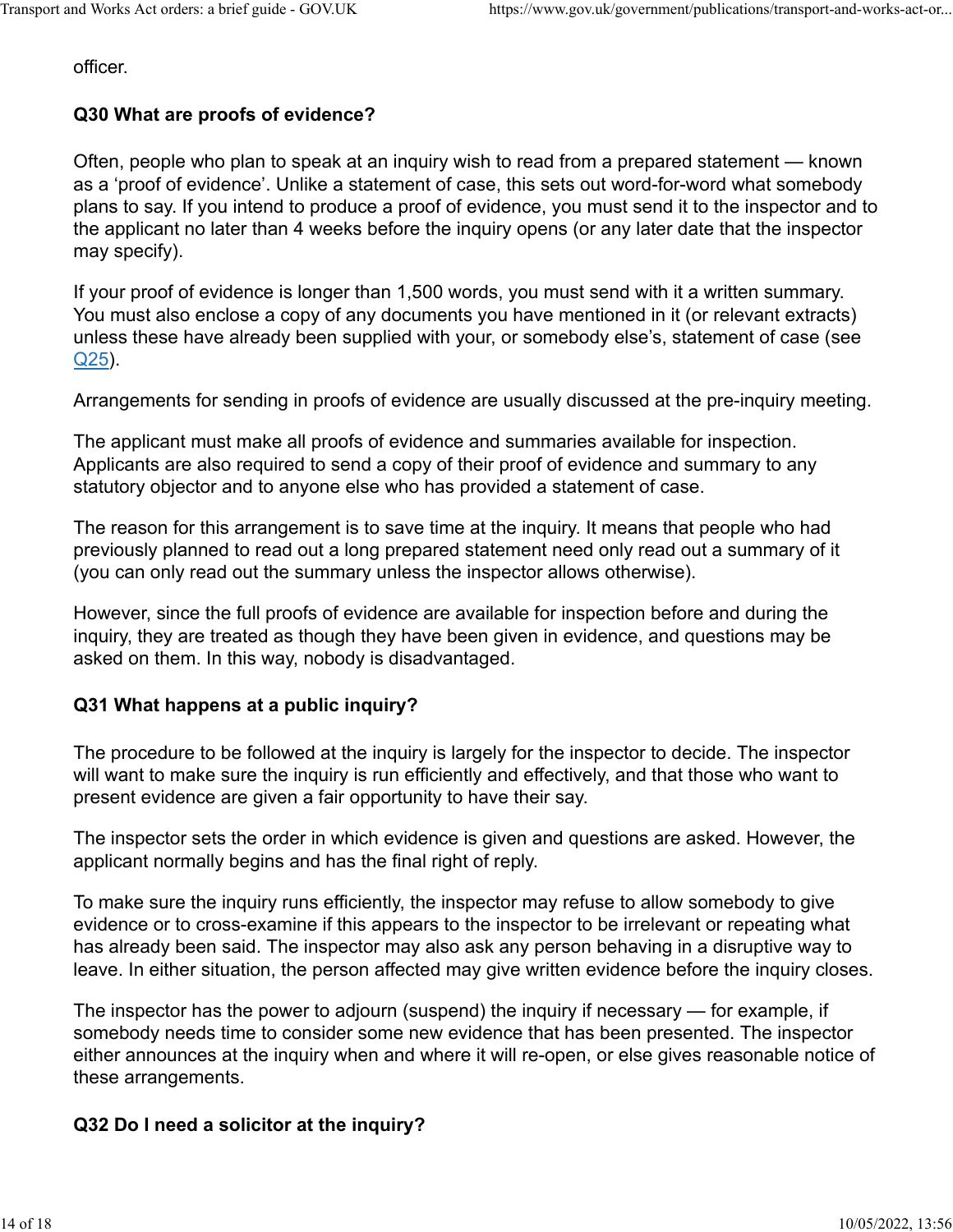Nobody has to be represented at an inquiry by a solicitor or any other professional representative. It is entirely up to you whether you think a solicitor could help you to present your arguments more effectively.

Inspectors are used to hearing evidence from unrepresented individuals, some of whom are unused to speaking at a public inquiry, and they allow for this. Their concern is with the merits of the arguments rather than with who makes them. Whoever gives evidence is advised to:

- stick to the point
- be as brief as possible
- avoid repeating points that have already been made
- make sure their evidence is relevant to the topic that is being discussed

## **Q33 How will I know when I am due to appear at the inquiry?**

You should contact the programme officer who can tell you when it will be your turn to give evidence. The programme officer also lets you know about any changes to the timetable.

## **Q34 Will the inquiry inspector make a site visit?**

The inspector may visit the site alone before or during the inquiry.

The inspector may also, during or after an inquiry, visit a site with a representative of the applicant and any statutory objector (and must do so if those people ask him to). However, the merits of the case cannot be discussed during a site visit.

## **Q35 Can I give more evidence during or after the inquiry?**

If you decide before the close of the inquiry that you want to add to evidence you have already given, you may do this in writing or, with the permission of the inspector, orally.

If you want to present more arguments or evidence after the inquiry has closed, you must contact the Secretary of State (by writing to the address at the end of the Introduction) rather than the inspector.

The Secretary of State has the power to disregard any representations received after the inquiry. If, however, the Secretary of State considers that the new evidence is important enough to affect the decision, he or she would give others who appeared at the inquiry an opportunity to comment on it. In certain circumstances, the inquiry may be re-opened, although this is very unusual.

# **Q36 What if I decide to withdraw my objection?**

You are free to withdraw your objection at any time up to the decision. This can often arise as a result of negotiations with the applicant. If the inquiry is still running, you should tell the inspector. If it is after the inquiry, you should tell us as soon as possible.

# **Q37 What happens when the public inquiry ends?**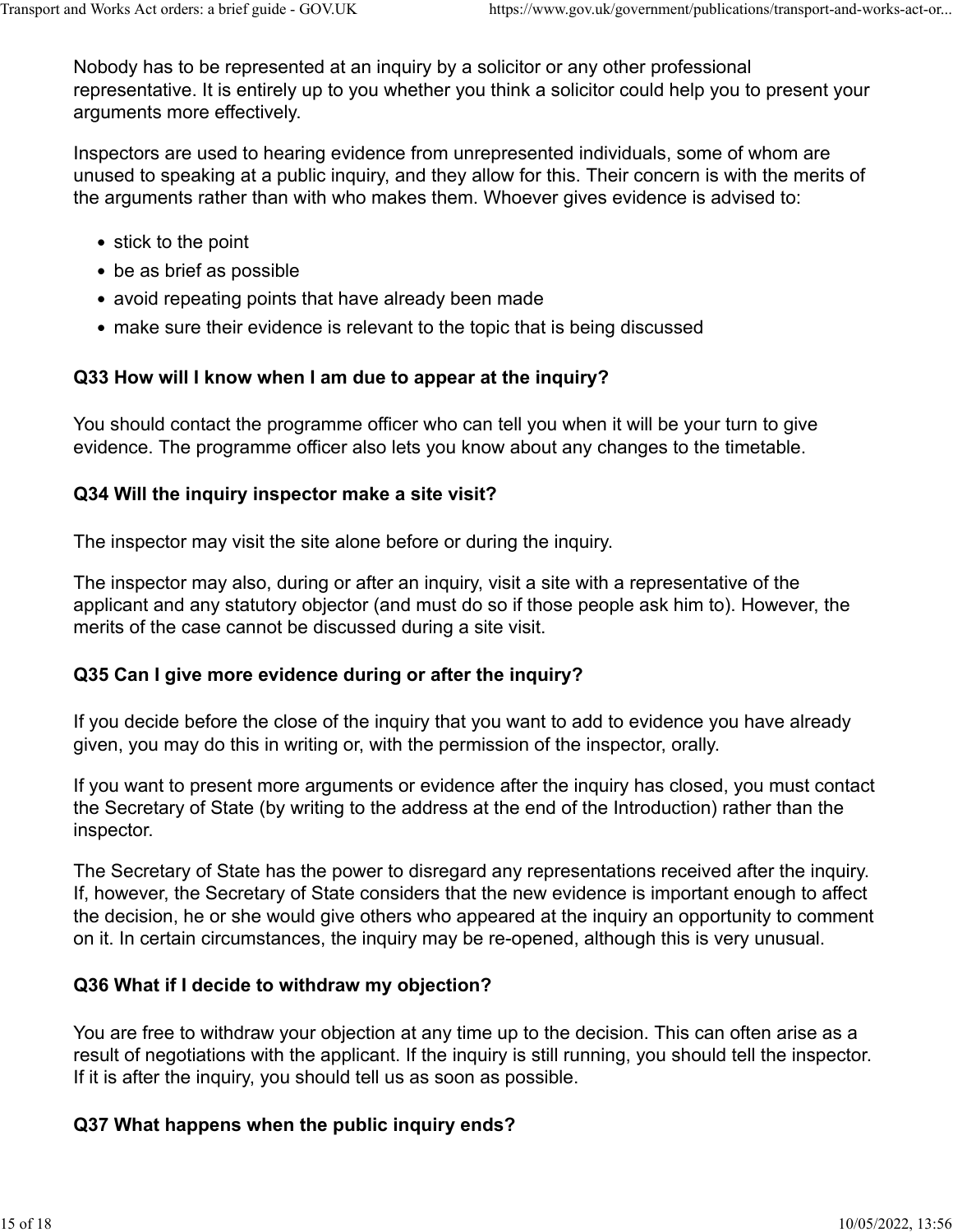Once the inspector has formally closed the inquiry, he or she writes a report to the Secretary of State. This summarises the arguments presented and gives the inspector's conclusions and recommendations.

There is no hard and fast rule for how long it takes an inspector to write a report, as this depends on factors like how complicated the case is and how long the inquiry lasted.

## **Q38 Can I claim my costs for appearing at the public inquiry?**

Those who take part in an inquiry are normally expected to meet their own costs. However, there may be limited exceptions. Information is set out in a pamphlet – Transport and Works Act 1992 Public Inquiries and Hearings Cost Awards – A Guide for Applicants and Objectors. If you require a copy please [contact us.](https://www.gov.uk/government/publications/transport-and-works-act-orders-a-brief-guide-2006/transport-and-works-act-orders-a-brief-guide#who-are-we)

## **Q39 What is the decision stage?**

The decision stage is when:

- the inspector has reported to the Secretary of State following an inquiry or hearing
- the written representations procedure has ended
- all objections have been withdrawn

and the Secretary of State is in a position to consider what decision to take on the TWA order application.

At that stage, the Secretary of State should usually have enough information before him or her to decide the application (and any associated request for a planning permission). If so, he or she comes to a decision and sets out the reasons for it in a decision letter. This is sent to the applicant and to other people who are interested in the outcome.

If a public inquiry has been held, we send copies of the inspector's conclusions and recommendations with the decision letter. We also send a full copy of the inspector's report to anyone who asks for it within 4 weeks of the date of the decision.

Once the decision letter has been issued, we arrange for a notice of the decision to be published in the London Gazette, and the applicant arranges for a notice to go in local newspapers. The TWA order is then signed, a process known as 'making' the order.

If the Secretary of State decides to grant planning permission for the proposed development, he or she issues a planning direction when the order is made. The planning direction is likely to include conditions.

The TWA order usually comes into force 3 weeks after it is made. The text of the order is made available on [www.legislation.gov.uk \(http://www.legislation.gov.uk\)](http://www.legislation.gov.uk/) and will be made available from [www.gov.uk/dft/twa \(https://www.gov.uk/government/collections/twa-inspector-reports-and-decision](https://www.gov.uk/government/collections/twa-inspector-reports-and-decision-letters)[letters\).](https://www.gov.uk/government/collections/twa-inspector-reports-and-decision-letters)

## **Q40 What is a 'minded to' letter?**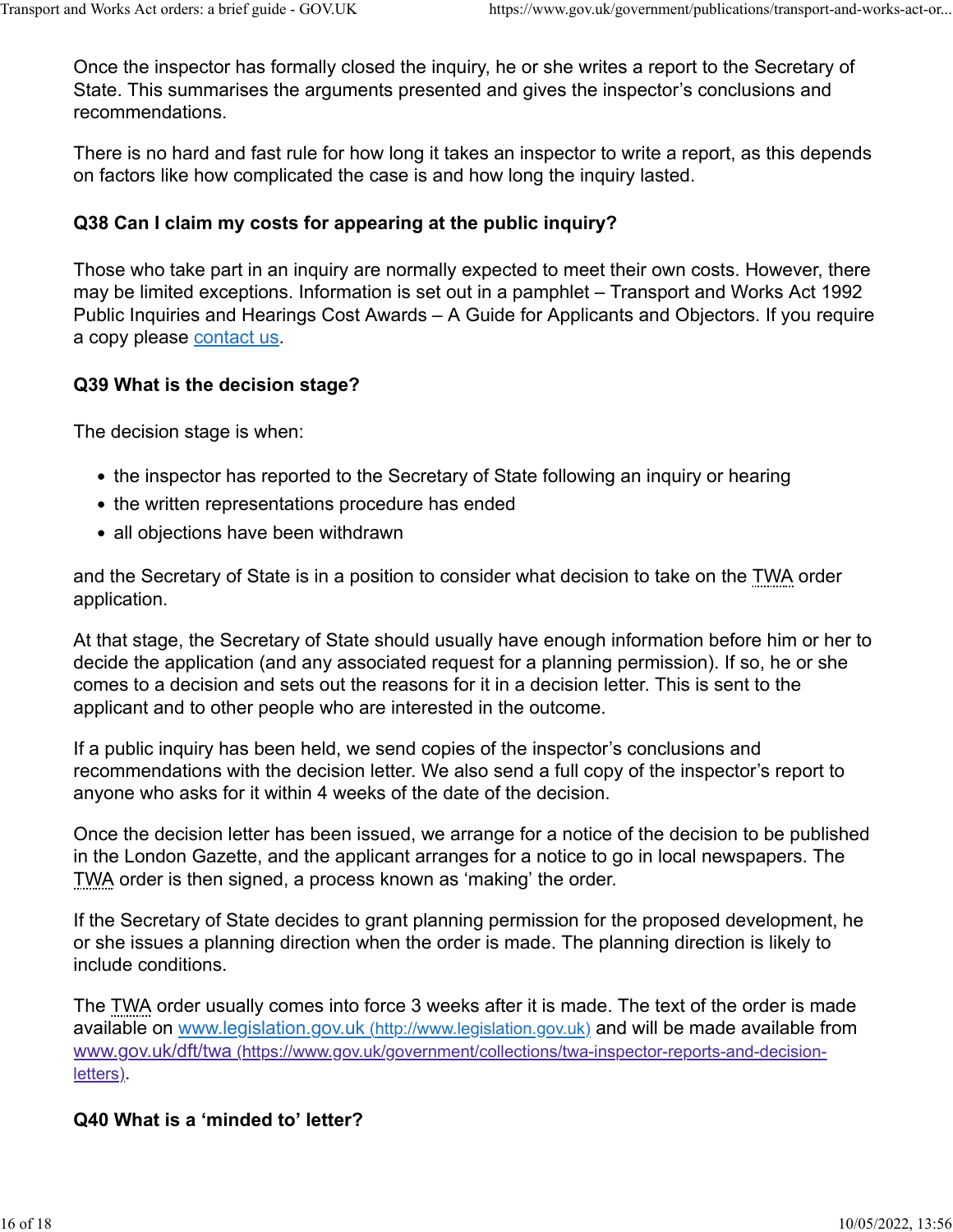Occasionally, the Secretary of State may consider that he or she does not have enough information to come to a fully-informed decision — even though he or she has a good idea of what the decision is likely to be. For example, there may be one particular aspect of a scheme, or of the proposed order, that he or she needs more information on before reaching a final decision.

In that case, the Secretary of State may decide to issue a letter to everyone involved saying what decision he or she is 'minded to' take from the information so far available, but explaining that he or she needs more information on a particular matter or matters. This is known as a 'minded to' letter. It is not a decision letter.

#### **Q41 Can I appeal against the decision?**

If the Secretary of State decides to make a TWA order, you can challenge this decision in the High Court under section 22 of the TWA — but only on points of law or failure to follow correct procedure.

You can make a legal challenge on the grounds that the decision is not within the powers of the TWA, or that any requirement imposed by or under the TWA or the Tribunals and Inquiries Act 1992 has not been met. You must apply to the High Court within 6 weeks from the day when the decision notice is published in the London Gazette.

If you believe that you have grounds for challenging the decision in the Court, you should get legal advice before taking any action. An unsuccessful challenge could lead to costs being awarded against you.

The Secretary of State's decision is final unless the Court decides otherwise (and 'sets aside' the decision).

#### **Q42 Can I challenge a decision to reject an order?**

If you want to challenge the Secretary of State's decision not to make an order, you may ask for permission from the High Court to start judicial review proceedings.

Any planning direction issued can also be judicially reviewed.

If you want to apply to the Court for permission to review a decision, you should get legal advice.

#### **Q43 How long does the TWA order process take altogether?**

This mainly depends on how complicated the proposed order is, how many people object to it and whether a public inquiry is held.

If a public inquiry is held, it may be 6 months or more from the date of the application before the inquiry opens. The length of the inquiry itself mainly depends on how many people want to speak and how complicated the issues are.The inspector then needs to write a report, and the Secretary of State needs to consider the report and come to a decision. This all takes time. The written representations procedure normally provides a quicker route to a decision.

At the decision stage, we aim to work to the following target timescales for issuing the Secretary of State's decision: